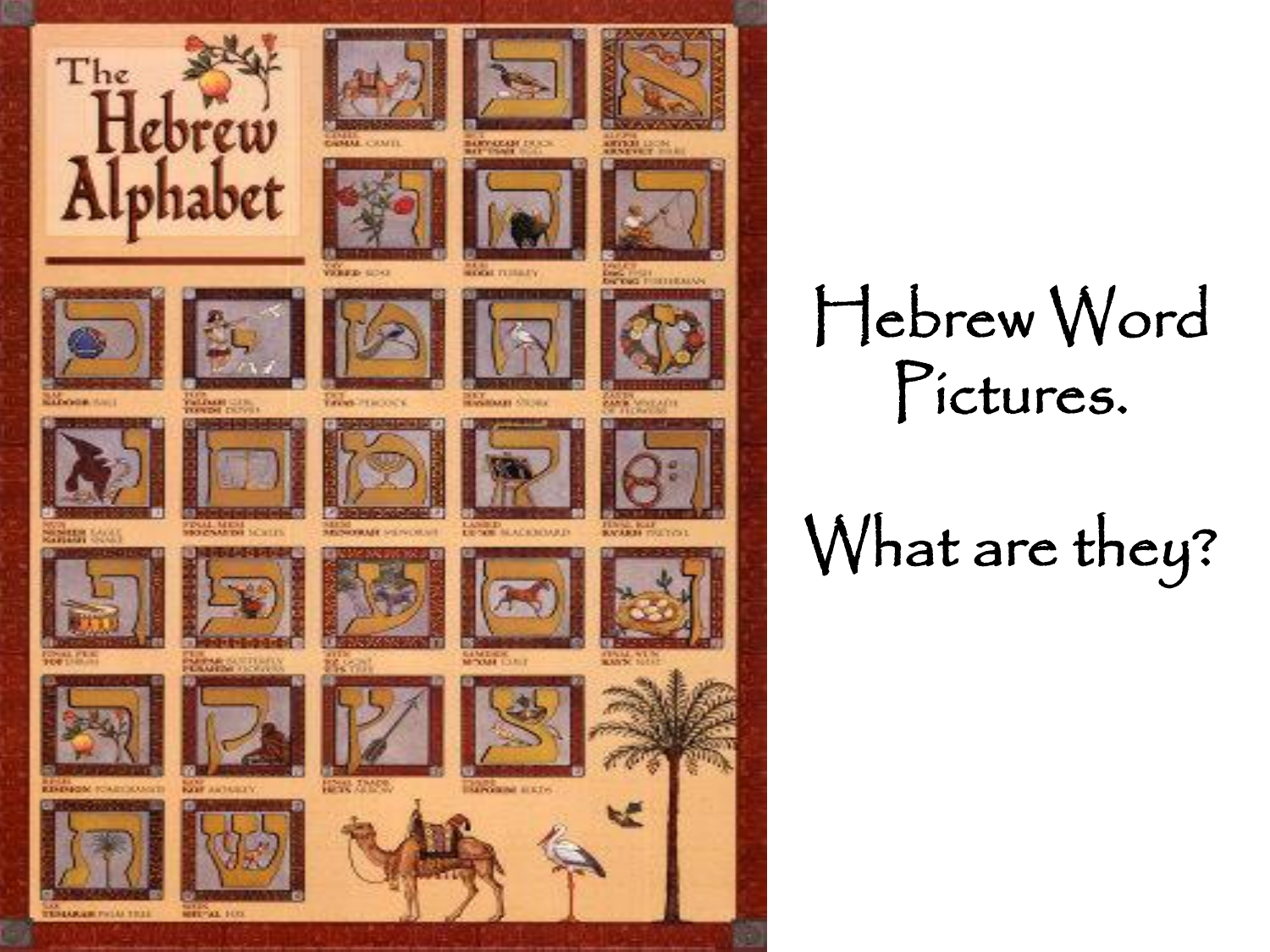## Ancient Hebrew, like Egyptian hieroglyphs, was originally a pictographic language. Pictures symbolized words, and later sounds.

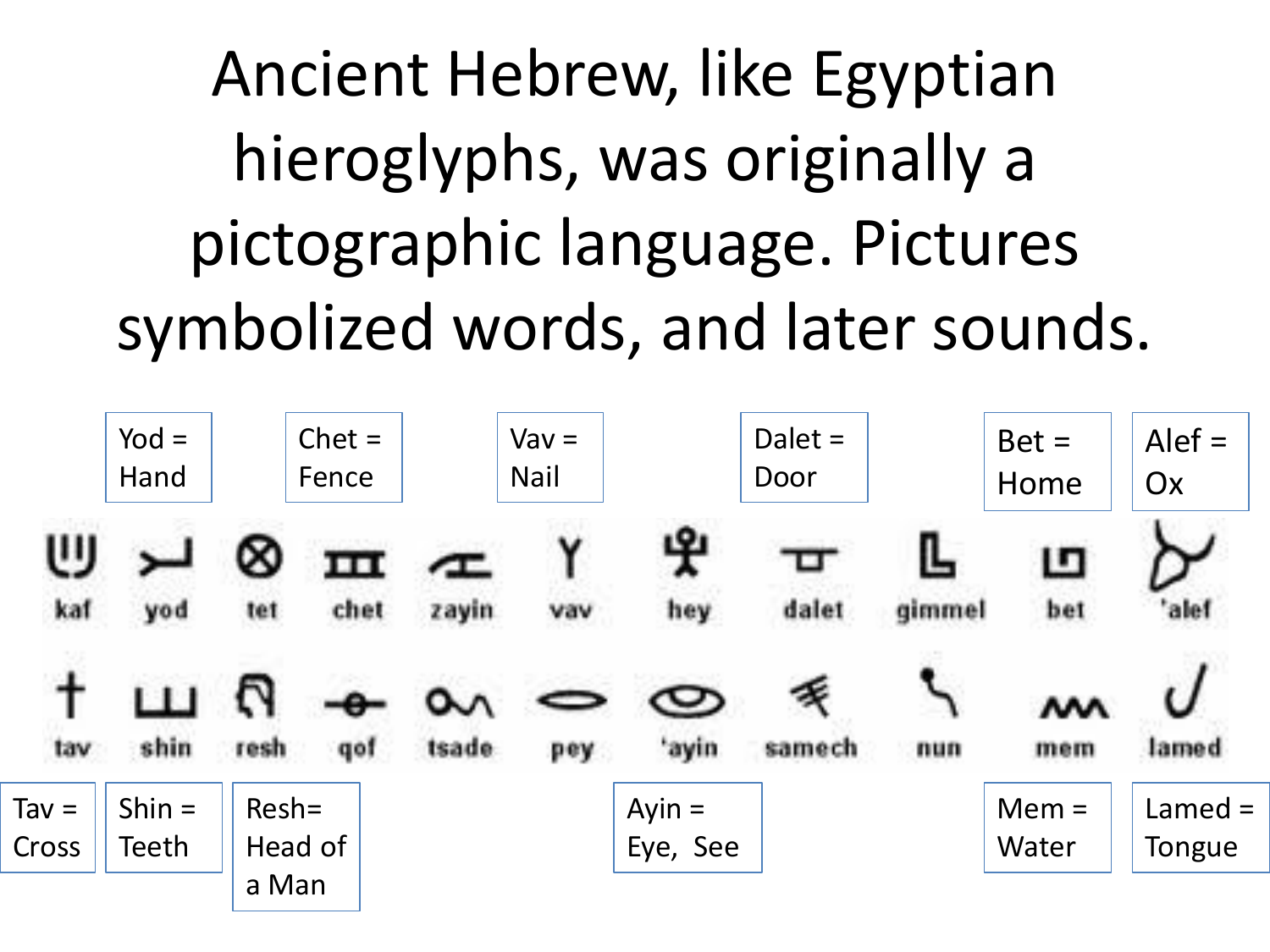#### Let's learn some of the secrets God has placed in the Hebrew language for us.

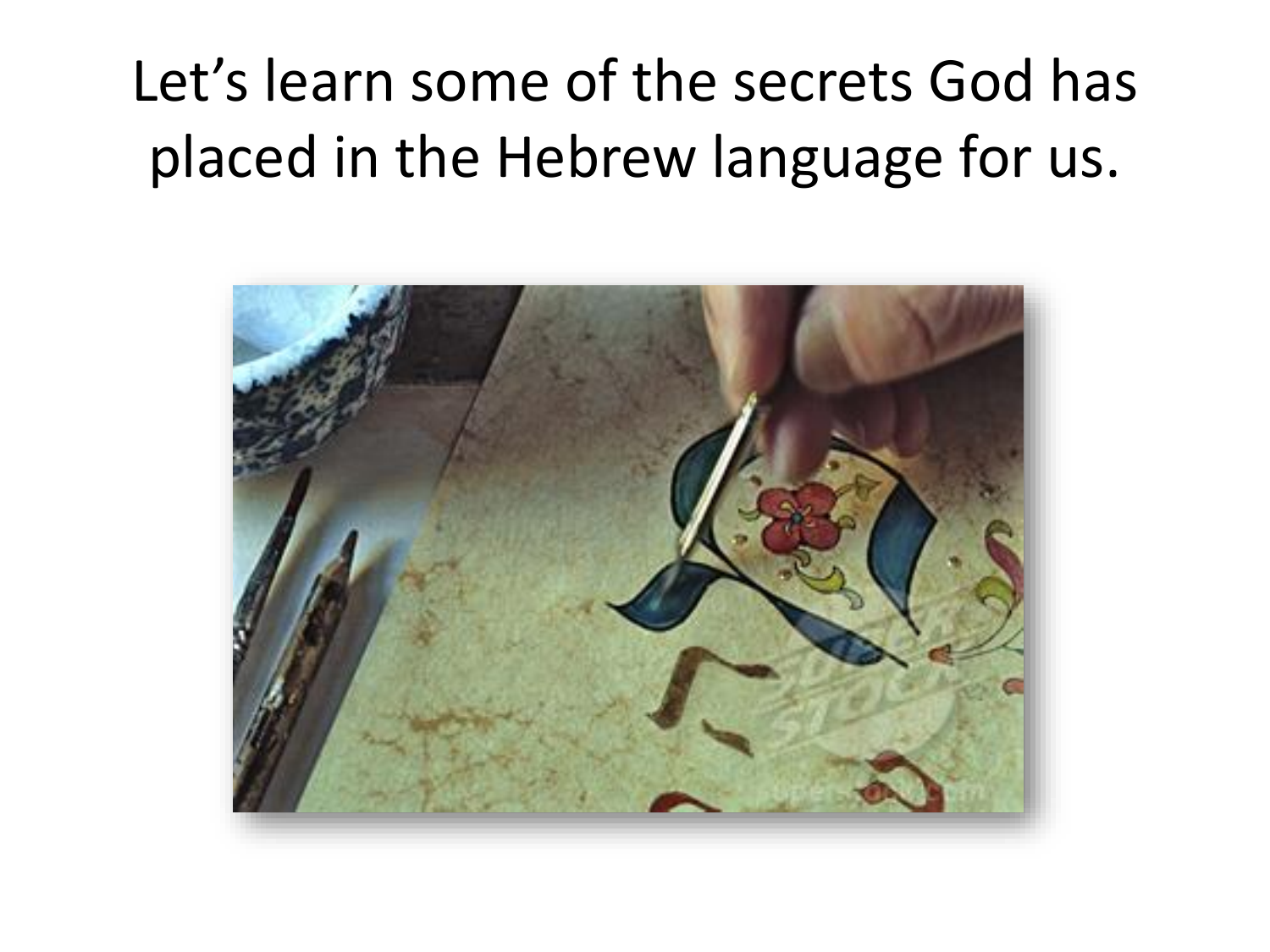#### **"God" written in stone.**



**In Hebrew**, we read from **right to left**. **In English**, we read from **left to right**.

*EL* **– As in Elohim, EL Shaddai**

*EL* **= Alef + Lamed**

*Alef* **= Ox, Leader, First, Strong**

*Lamed* **= Shepherd Staff, Tongue, Controller**

*EL* **– God is the Strong Leader, the First Leader, the First Tongue**

| "Word Picture" |                      | <b>Classical Hebrew</b> |                                                            |
|----------------|----------------------|-------------------------|------------------------------------------------------------|
| Pictograph     | <b>Meaning</b>       | Hebrew                  | Meaning                                                    |
|                | <b>Strong Leader</b> |                         | Name for God; "Strength."<br>Used 250 times in the Tanakh. |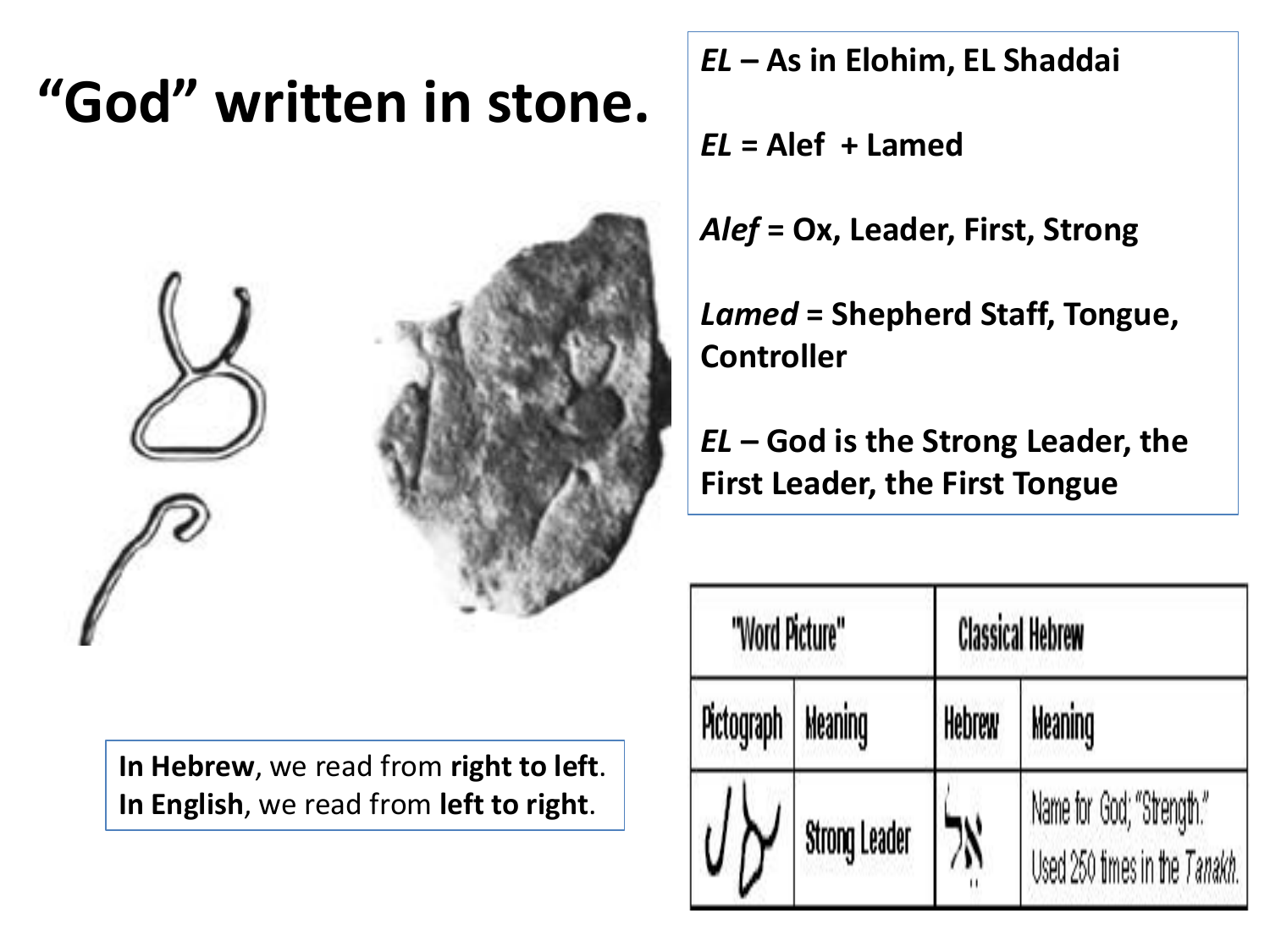

# Important Reminder

- Hebrew word pictures do not replace, define or limit scripture.
- They *illustrate* scripture.
- The word pictures are valid only when they agree with Scripture.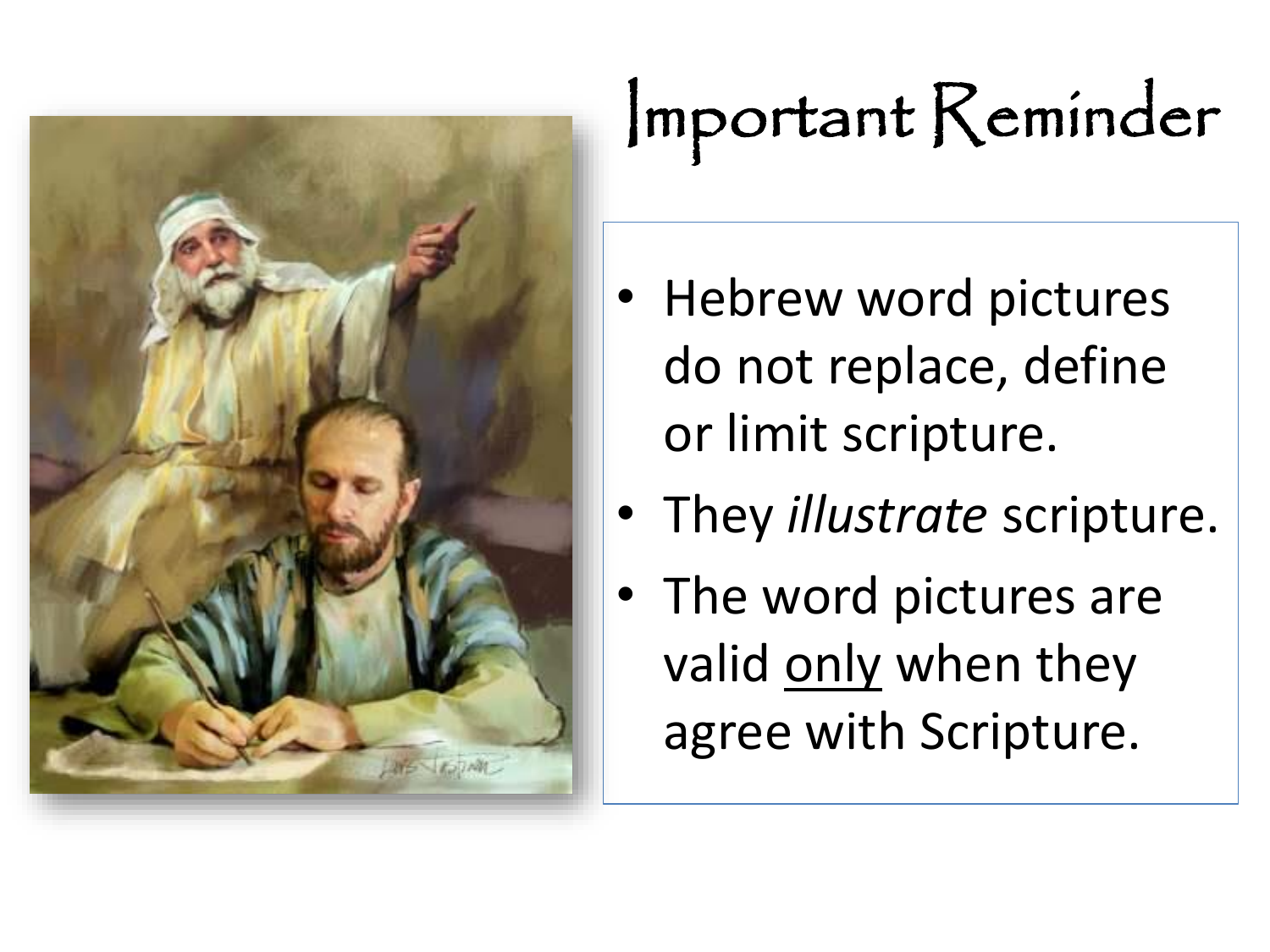## Father: Strength of the



#### *Ab* **(Abba) – Father, "Daddy"**

*"And because you are sons, God has sent forth the Spirit of His Son into your hearts, crying out, 'Abba, Father!'"* Galatians 4:6

*Ab***= Alef + Bet**

*Alef* **= Ox, Leader, First, Strong**

*Bet* **= House**

**Father is the Strength of the House**, the Leader of the House.

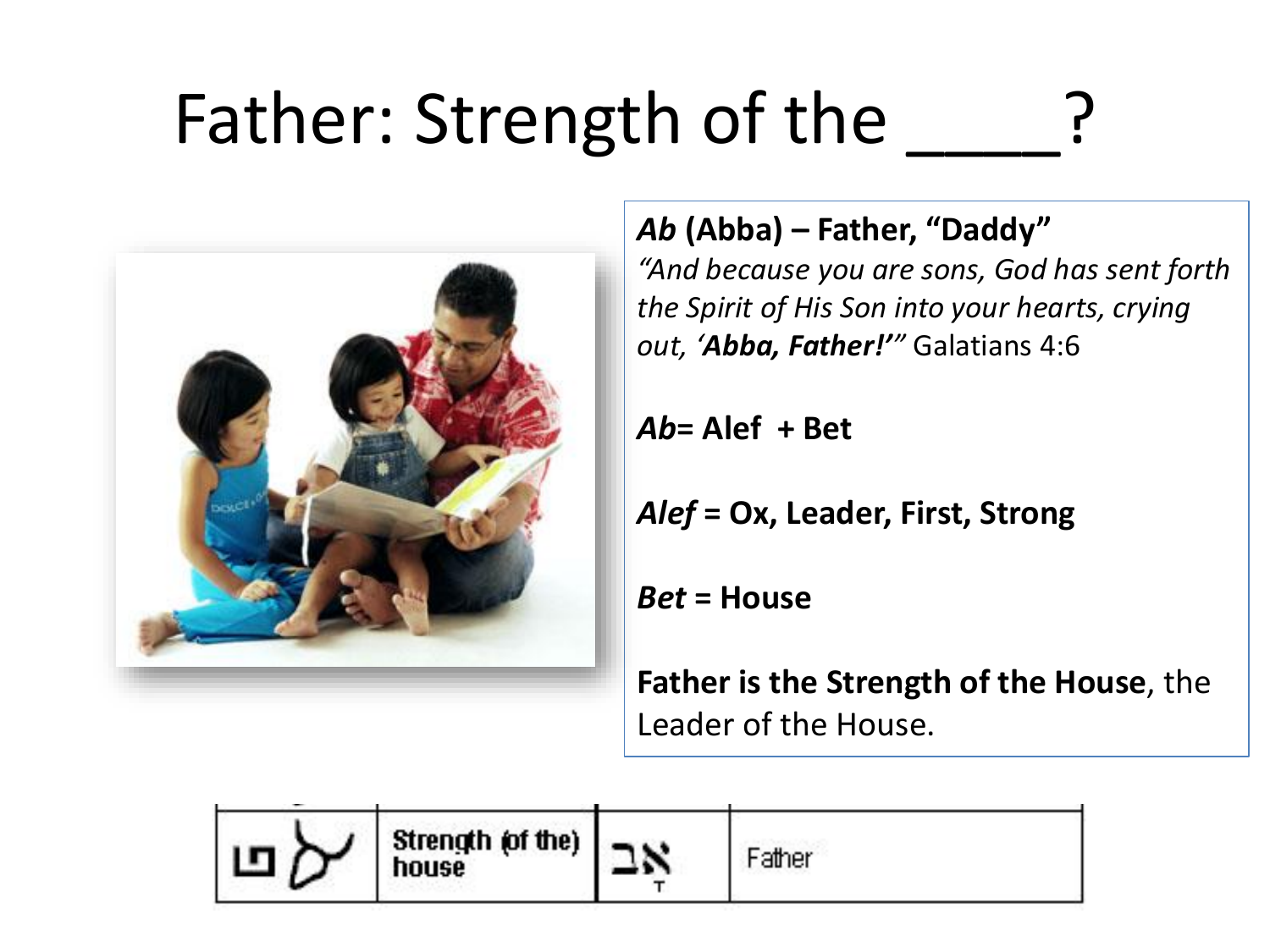## What is "religion" in Hebrew?





**Why do you think the shape of the letter Tav was changed after the Resurrection of Jesus Christ?**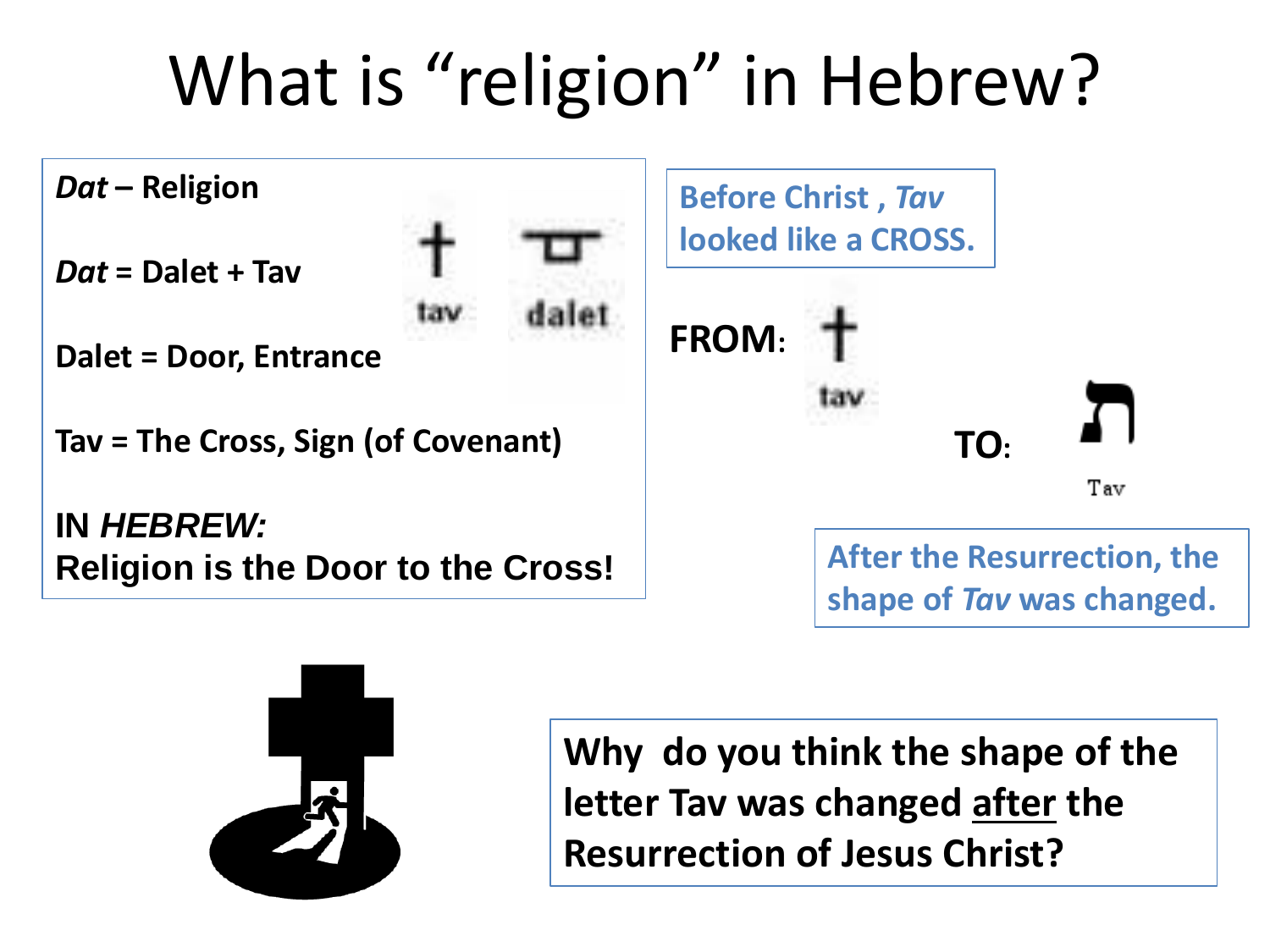## In Hebrew, the word picture for "Religion" means "the Door to the  $\mathcal{C}$  ross."

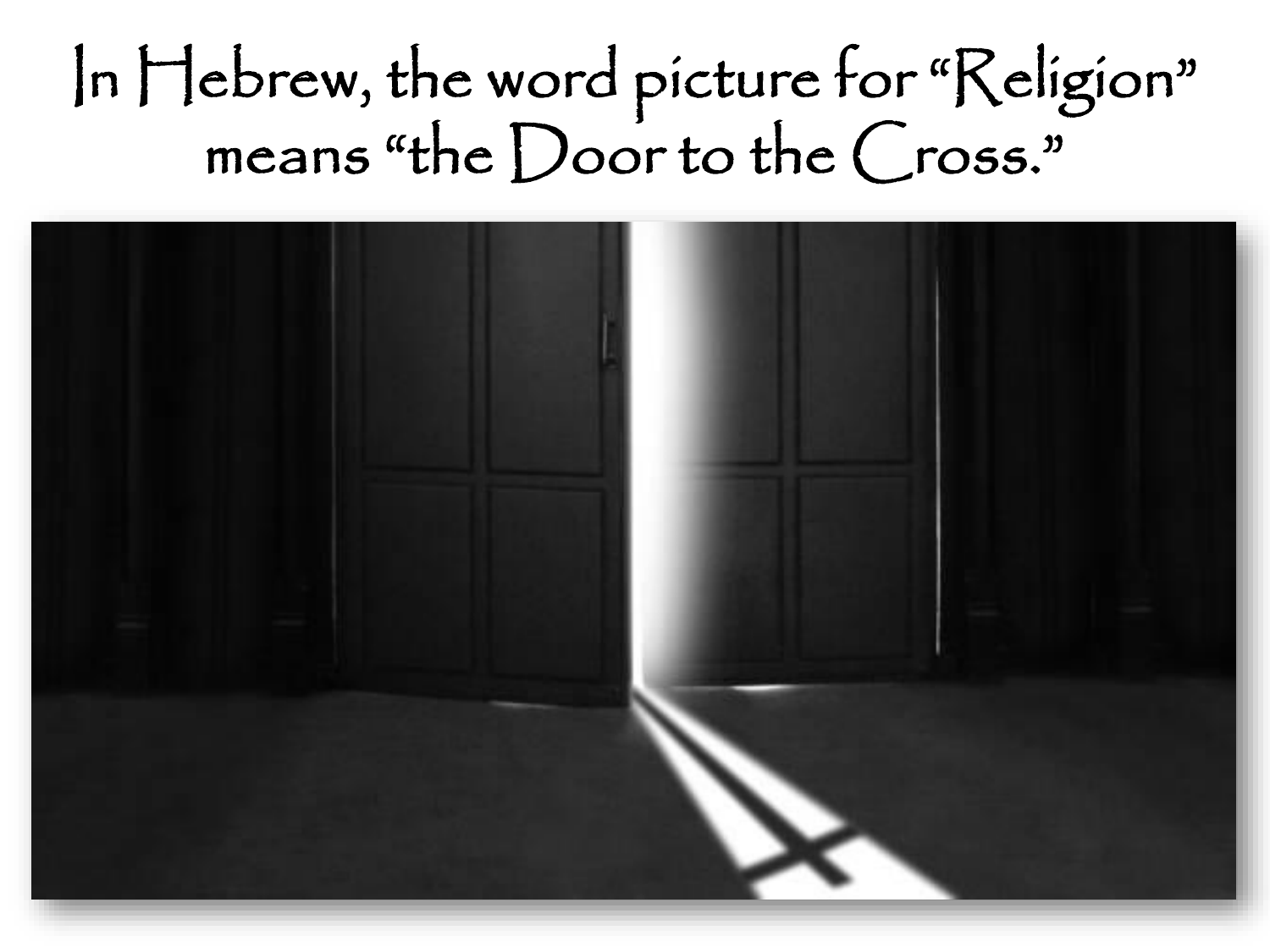## **YHVH = Yahweh = Jehovah**





- *Yahweh or YHVH = Jehovah, the Redemptive name of God*
- *YHVH = Yod* **+ Hey + Vav + Hey**

71 72

Vay He Yod

H<sub>e</sub>

- *Yod* = hand
- Hey = behold!
- *Vav* = nail
- *Hey* = behold!
- The word picture tells us that the **REDEMPTIVE** name of God **(Jehovah)** is: **Yod – Hey – Vav – Hey The Hand - BEHOLD! The Nail - BEHOLD!**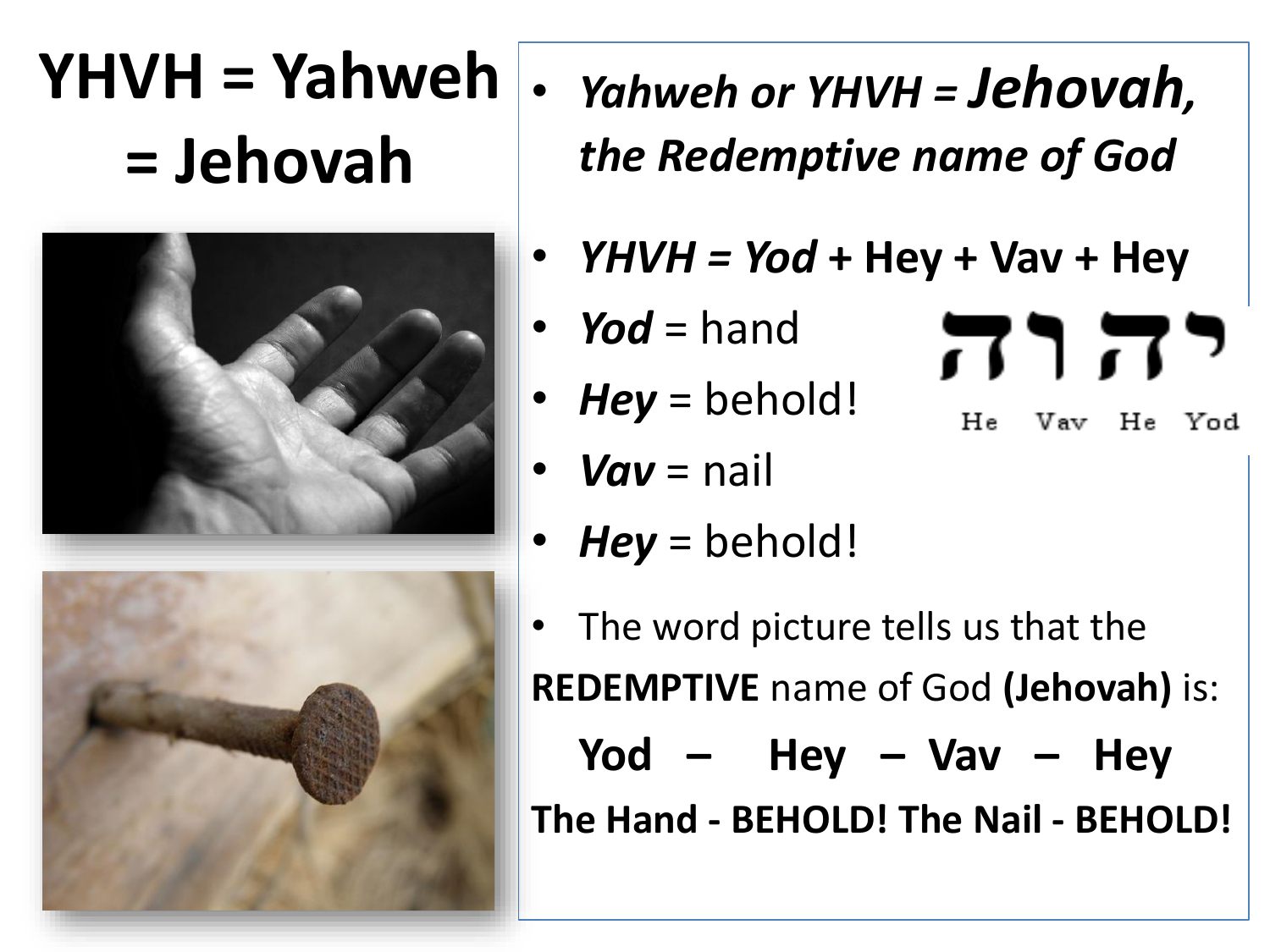

Yahweh, Jehovah, The Name of God the Redeemer is:

The Hand. Behold!!!

Behold!!!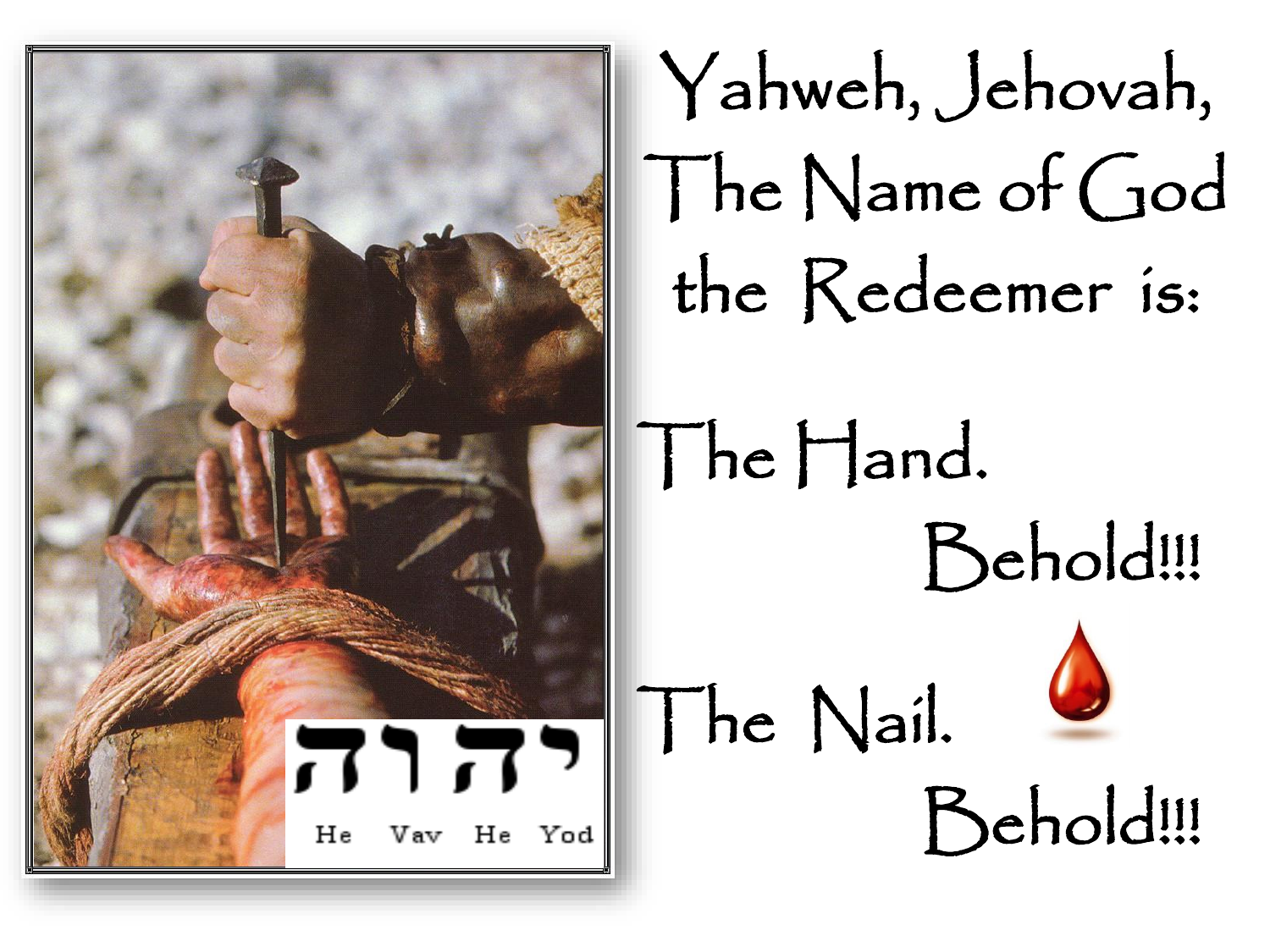## He is

#### **ALTOGETHER WONDERFUL!**



#### **Glory to God!**